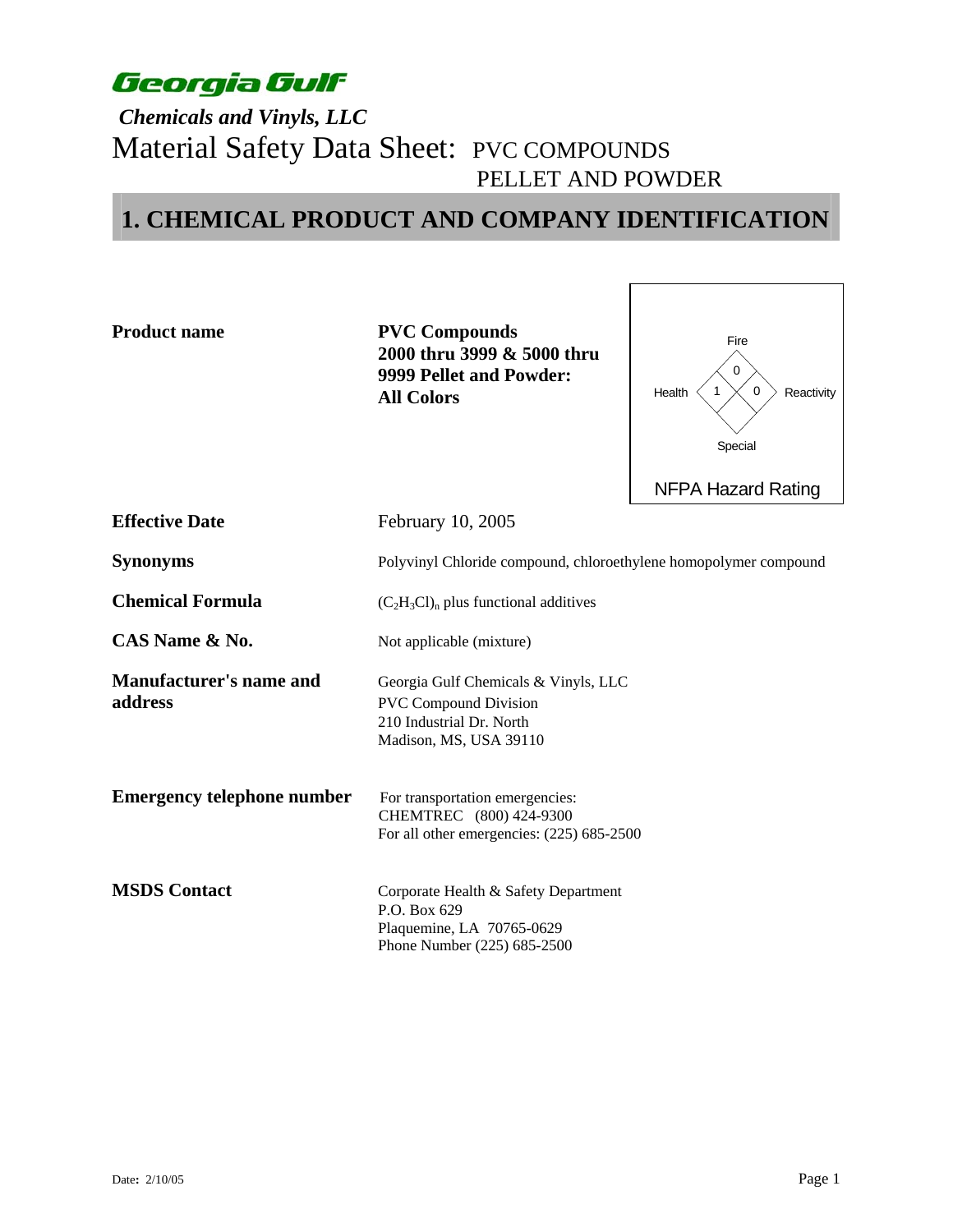### *Chemicals and Vinyls, LLC*  Material Safety Data Sheet: PVC COMPOUNDS PELLET AND POWDER

### **2. COMPOSITION/INFORMATION ON INGREDIENTS**

| <b>Component</b>          | CAS No.         | WT%       |
|---------------------------|-----------------|-----------|
| Polyvinyl Chloride Resin  | $9002 - 86 - 2$ | $>30\%$   |
| Organotin or Calcium-zinc | Mixture         | ${<}5\%$  |
| Proprietary Additives     | Mixture         | ${<}70\%$ |

# **3. HAZARDS IDENTIFICATION**

### **PRECAUTIONARY INFORMATION**

**Caution:** If proper procedures for processing PVC compounds are not followed, processing fumes and vapors can be liberated at elevated temperatures. The presence of these fumes or vapors may result in exposure. Additionally, the composition of these fumes or vapors may vary widely according to the individual processing procedures and materials used. Processors must determine for themselves the appropriate equipment and procedures for their use.

#### **POTENTIAL HEALTH EFFECTS**

**Primary Routes of Exposure:** Inhalation of process emissions during periods of elevated temperature.

**Eye:** Vapors or fumes emitted during processes involving elevated temperatures may cause eye irritation. Dust resulting from the handling of powder may be irritating to the eyes.

**Skin Contact:** Vapors or fumes emitted during processes involving elevated temperatures may cause skin irritation. Dust resulting from the handling of powder may be irritating to the skin.

**Skin Absorption:** This material is initially a dry solid pellet or powder; no absorption is likely to occur in its initial form. Vapors or fumes emitted during processes involving elevated temperatures may absorb through the skin at low levels.

**Ingestion**: Slightly toxic by ingestion. Powder form may become airborne during handling, resulting in the potential for incidental ingestion. Vapors or fumes emitted during processes involving elevated temperature may be ingested at low levels. Adequate ventilation should be provided.

**Inhalation:** Powder form may become airborne during handling, resulting in potential inhalation exposure. Vapors or fumes emitted during processes involving elevated temperatures may be inhaled if not adequately ventilated.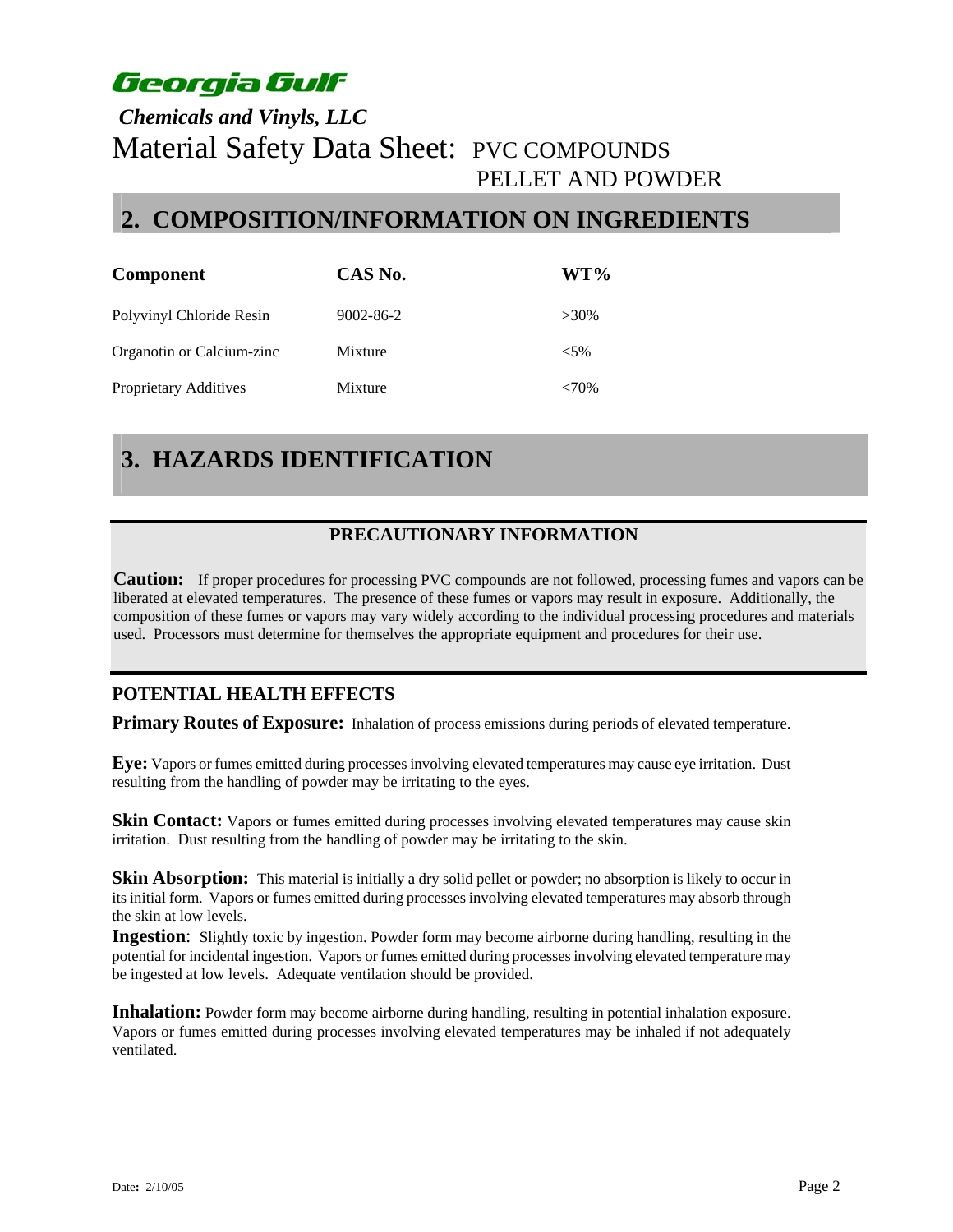### *Chemicals and Vinyls, LLC*  Material Safety Data Sheet: PVC COMPOUNDS PELLET AND POWDER

### **3. HAZARDS IDENTIFICATION (continued)**

#### **HAZARD CLASSIFICATION**

#### **Acute Effects:**

Dust associated with the handling of PVC powder as well as fumes or vapors liberated from both PVC powder and pellets at high temperatures may be irritating to the eyes, skin and respiratory tract if not adequately ventilated.

#### **Chronic Effects:**

Chronic exposure to fumes and vapors from heated or thermally decomposed plastics may cause an asthma-like syndrome due to the inhalation of process vapors or fumes. The onset of irritation maybe delayed for several hours. Fumes or vapors may accumulate within the facility during normal operating procedures that involve elevated temperatures. Exposure to these elevated concentrations, if not adequately ventilated, may have significant health effects.

#### **Carcinogenic:**

IARC has determined that there is inadequate evidence of carcinogenicity of a polyvinyl chloride resin in both animals and humans. The overall evaluation of polyvinyl chloride is Group 3, meaning that it is not classifiable as a carcinogen (IARC Vol. 19, 1979). Polyvinyl chloride is not listed as a carcinogen by OSHA, NIOSH, NTP, IARC or EPA.

Some pigments used to color PVC compounds may contain metals, which in some of their chemical forms are suspected or confirmed carcinogens. These metals are bound in the crystalline structure of the pigment, and to the best of the supplier's knowledge, do not present a significant health risk. Additionally, the low levels of pigments used in PVC pellet compounds are also bound in the polymer matrix and to the best of our knowledge do not present a significant health risk.

### **4. FIRST AID MEASURES**

#### **Inhalation**

No adverse effects anticipated under normal conditions if adequately ventilated. However, if exposure occurs, remove victim to fresh air. Obtain medical attention if irritation persists.

#### **Skin Contact**

No adverse effects anticipated under normal conditions. However, if vapor or fume exposure occurs, wash skin thoroughly with soap and water. Obtain medical attention if irritation persists.

#### **Eye Contact**

In the event of eye irritation, flush eyes with water for at least 15 minutes. Obtain medical attention if irritation persists.

#### **Ingestion**

If ingestion occurs, vomiting can be induced after diluting with water or milk. Call a physician for additional medical advice.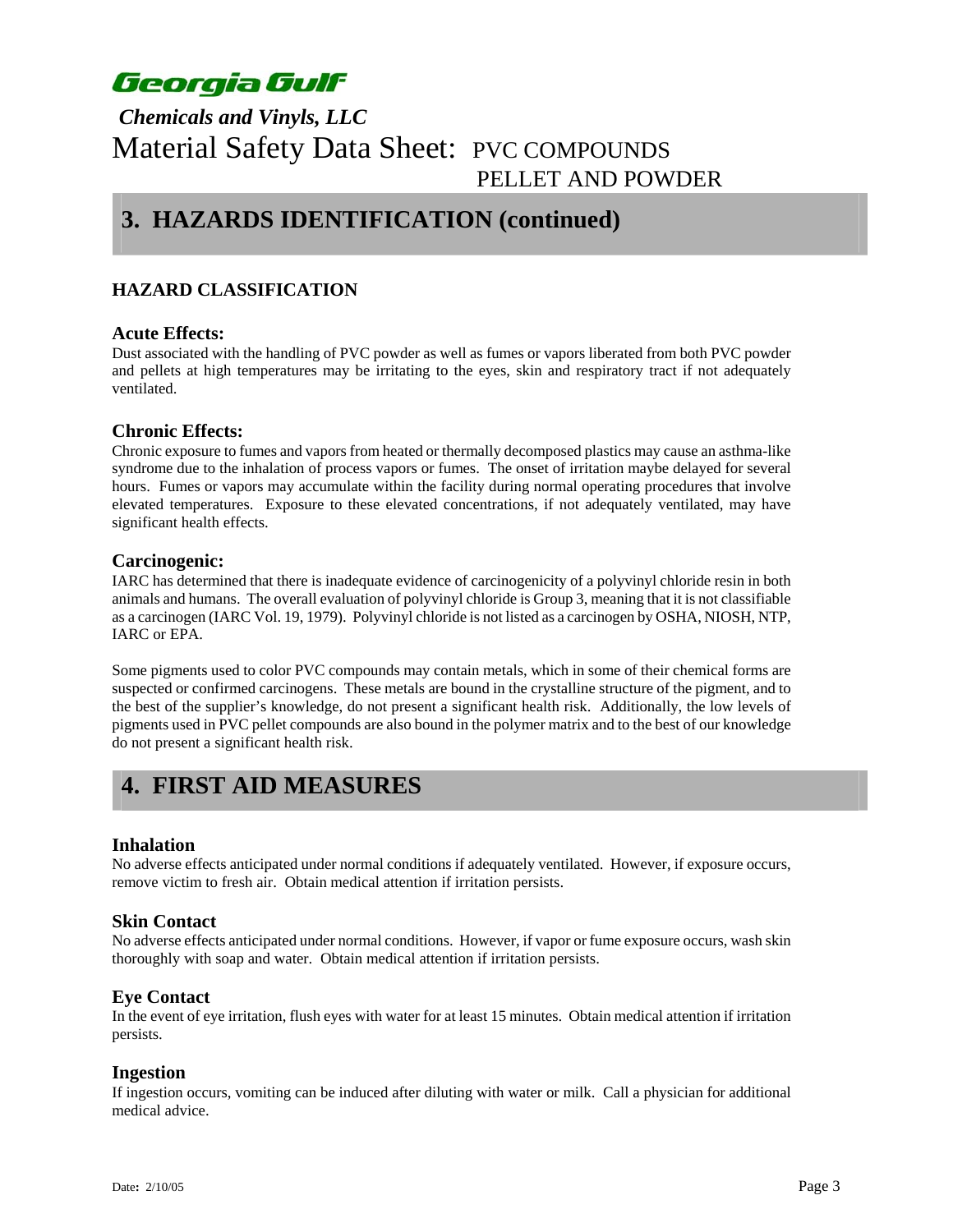### *Chemicals and Vinyls, LLC*  Material Safety Data Sheet: PVC COMPOUNDS PELLET AND POWDER

### **5. FIRE FIGHTING MEASURES**

|  | <b>Flash Ignition Temperature</b> | $>600^{\circ}$ F |
|--|-----------------------------------|------------------|
|--|-----------------------------------|------------------|

**Flammable Limits (% By Vol.)** 

Lower Explosive Limit (LEL) Not Applicable Upper Explosive Limit (UEL) Not Applicable

**Autoignition Temperature** Not Applicable

#### **Fire Fighting Procedures/Fire Extinguishing Media**

Carbon dioxide or water.

#### **Unusual Fire and Explosion Hazards**

Dense smoke may be emitted when burned. Rigid PVC Compounds will not normally continue to burn after ignition without an external fire source. Do not allow fire fighting runoff water to enter streams, rivers or lakes. The water may collect HCl and other combustion products. **See Section 10 for additional information.** 

#### **Fire-Fighting Equipment**

Wear full bunker gear including a positive pressure self-contained breathing apparatus in any closed space.

# **6. ACCIDENTAL RELEASE MEASURES**

#### **Protect People:**

Remove unnecessary personnel from the release area. Wear appropriate personal protection equipment during clean-up.

#### **Protect the Environment:**

Contain material to prevent contamination of the soil, surface water or ground water.

#### **Clean Up:**

Sweep or vacuum material and place in a disposal container. See Section 11.

# **7. HANDLING AND STORAGE**

#### **Handling**

Use the proper personal protective equipment during handling. Minimize dust generation and accumulation. Use good housekeeping practices.

#### **Storage**

Store in a cool, dry, protected area away from heat, sparks, and flame.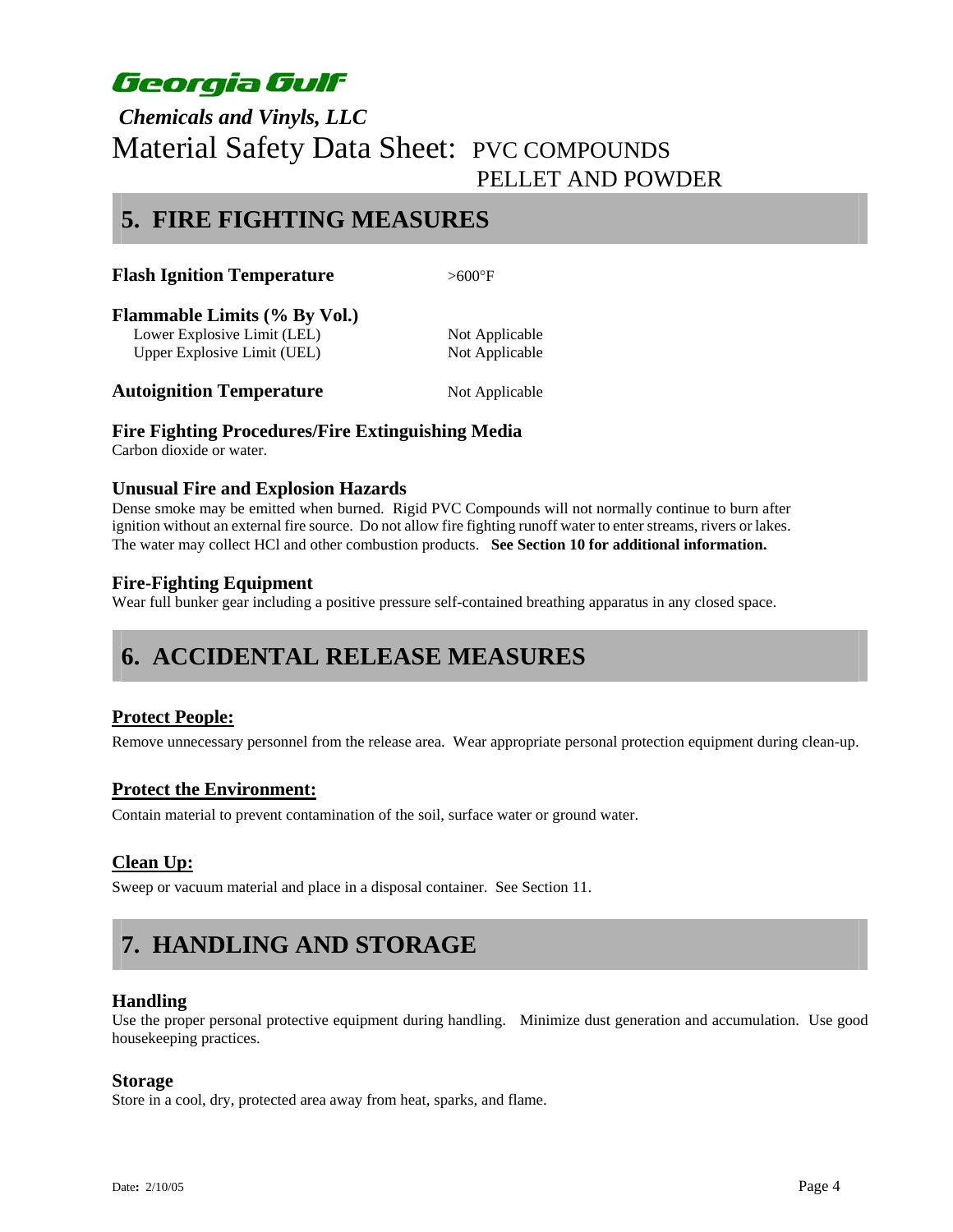### *Chemicals and Vinyls, LLC*  Material Safety Data Sheet: PVC COMPOUNDS PELLET AND POWDER

### **8. EXPOSURE CONTROLS/PERSONAL PROTECTION**

#### **Engineering Controls**

Provide general and/or local exhaust ventilation to control airborne levels below the exposure guidelines. Adequate ventilation should be provided as conditions warrant. Local exhaust ventilation should comply with OSHA regulations and the American Conference of Governmental Industrial Hygienists, Industrial Ventilation - A Manual of Recommended Practice.

#### **Respiratory Protection**

For most conditions, no respiratory protection should be needed. However, in cases of dust formation, NIOSHapproved respiratory protection meeting the requirements of 29 CFR 1910.134 may be needed. If the material is overheated and starts smoldering, wear a positive pressure self-contained breathing apparatus for respiratory protection.

#### **Eye Protection**

Use safety glasses. If there is a potential for exposure to particles, which could cause mechanical injury to the eye, wear chemical goggles.

#### **Skin Protection**

Normally clean clothing should be sufficient. However, skin protection meeting the requirements of 29 CFR 1910.132 may be needed. Wash skin if contacted by PVC powder or pellets. Wash contaminated clothing before reusing.

#### **Exposure Guidelines**

No exposure limits have been established for PVC Compound. It is recommended that exposure be kept below the limits for both respirable and total nuisance dust (PNOC):

| <b>OSHA-PEL:</b> | 15 mg/ $M^3$ 8 hr-TWA (total dust)       | <b>ACGIH-TLV:</b> | $10 \text{ mg/M}^3$ 8 hr-TWA (inhalable)         |
|------------------|------------------------------------------|-------------------|--------------------------------------------------|
|                  | $5 \text{ mg/M}^3$ 8 hr-TWA (respirable) |                   | $3 \text{ mg/M}^3 8 \text{ hr-TWA}$ (respirable) |

The following materials may be present in this product, but are not anticipated to exceed exposure limits under normal conditions:

| <b>Chemical</b>            | <b>OSHA-PEL</b>                                                                      | <b>ACGIH-TLV</b>                                           |
|----------------------------|--------------------------------------------------------------------------------------|------------------------------------------------------------|
| Calcium Carbonate          | $15 \text{ mg/M}^3$ 8 hr-TWA (total dust)<br>$5mg/M^3$ 8 hr-TWA (respirable)         | $10 \text{ mg/M}^3$ 8 hr-TWA                               |
| Carbon Black               | $3.5 \text{ mg/M}^3$ 8 hr-TWA                                                        | $3.5 \text{ mg/M}^3$ 8 hr-TWA                              |
| Titanium Dioxide           | $10 \text{ mg/M}^3$ 8 hr-TWA                                                         | $10 \text{ mg/M}^3$ 8 hr-TWA(total dust)                   |
| <b>Antimony Trioxide</b>   | N/A                                                                                  | $0.5 \text{ mg/M}^3$ 8 hr-TWA                              |
| Barium Compounds (soluble) | $0.5 \text{ mg/M}^3$ 8 hr-TWA                                                        | $0.5 \text{ mg/M}^3$ 8 hr-TWA                              |
| Arsenic Compounds          | $0.5 \text{ mg/M}^3$ 8 hr-TWA (organic)<br>$0.1 \text{ mg/M}^3$ 8 hr-TWA (inorganic) | $0.01$ mg/M <sup>3</sup> 8 hr-TWA (elemental/inorganic)    |
| Chromium Compounds         | $0.5 \text{ mg/M}^3$ 8 hr-TWA (Cr II and Cr III)                                     | $0.5 \text{ mg/M}^3$ 8 hr-TWA (Metals and Cr III)          |
| Tin, organic compounds     | $0.1 \text{ mg/M}^3$ 8 hr-TWA                                                        | $0.1 \text{ mg/M}^3$ 8 hr-TWA<br>$0.2 \text{ mg/M}^3$ STEL |
| Hydrogen chloride          | 5 ppm Ceiling                                                                        | 2 ppm Ceiling                                              |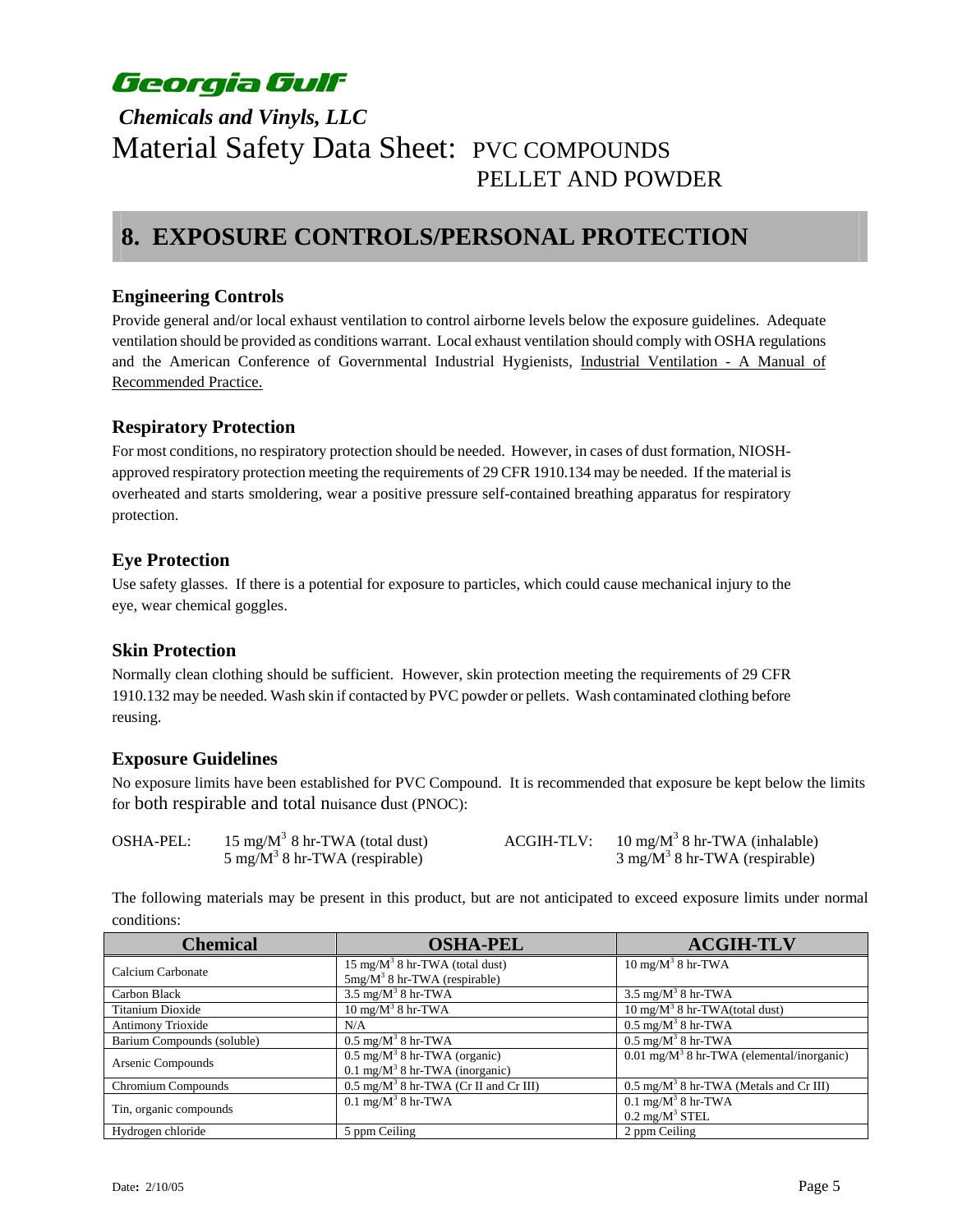### *Chemicals and Vinyls, LLC*  Material Safety Data Sheet: PVC COMPOUNDS PELLET AND POWDER

# **8. EXPOSURE CONTROLS/PERSONAL PROTECTION (Continued)**

Additional hazardous constituents may be released during processes involving elevated temperatures. These constituents are dependent on processing conditions and should be verified by processor.

Under normal processing conditions, no occupational exposures to vinyl chloride monomer exceeding the established exposure limits for this material are anticipated. The OSHA-PEL for vinyl chloride is 1 ppm over an 8-hr TWA. The OSHA-STEL for vinyl chloride is 5 ppm for any 15minute period.

Local and state regulations regarding the handling and storage of chemicals may vary widely. The user should acquire knowledge of these and other appropriate federal and state laws and regulations as well as consult with the proper authority for guidance in developing adequate handling procedures and constructing appropriate storage facilities.

### **9. PHYSICAL AND CHEMICAL PROPERTIES**

| Pellets or Powder       |
|-------------------------|
| <b>Odorless to Mild</b> |
| Not Applicable          |
| $1.25 - 1.55$           |
| < 0.1                   |
| Not Applicable – Solid  |
|                         |

# **10. STABILITY AND REACTIVITY**

#### **Stability**

Stable

#### **Polymerization**

Hazardous polymerization will not occur.

#### **Hazardous Decomposition Products**

Overheating may cause thermal degradation of PVC compound. Fumes and vapors (including CO, CO<sub>2</sub>, and HCl) may be generated during this thermal degradation. Emissions are also possible during normal operating conditions, and may accumulate within an inadequately ventilated facility.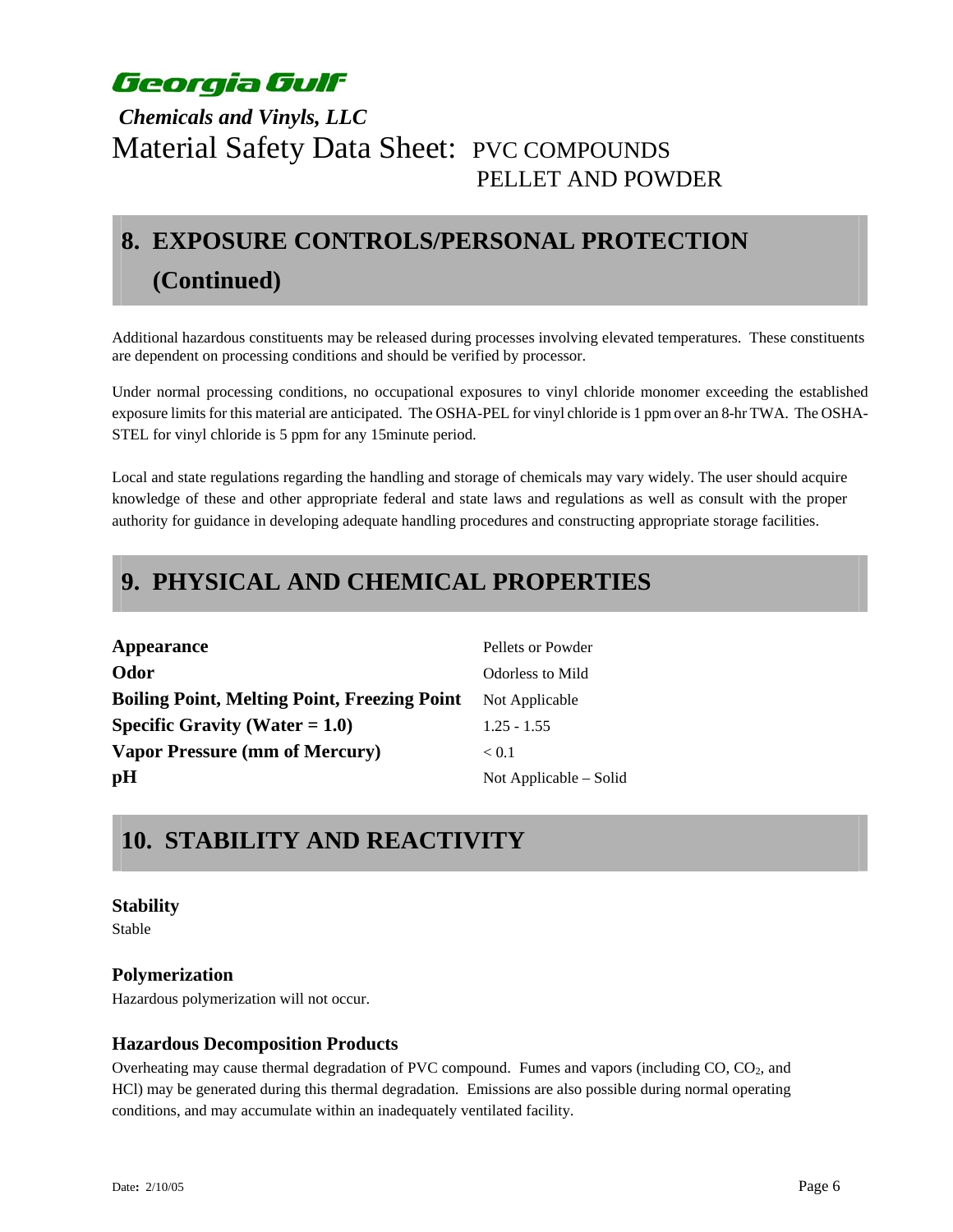### *Chemicals and Vinyls, LLC*  Material Safety Data Sheet: PVC COMPOUNDS PELLET AND POWDER

### **10. STABILITY AND REACTIVITY (Continued)**

#### **Incompatible Materials**

Polyvinyl chloride compounds should not come into contact with acetal or acetal copolymers in elevated temperature processing equipment. The two materials are not compatible and **will react in a violent decomposition** when mixed under conditions of heat and pressure.

### **11. TOXICOLOGICAL INFORMATION**

The following information on polyvinyl chloride is extracted from both the HSDB and NTP databases.

| <b>Animal Toxicity</b> |                  |                     |
|------------------------|------------------|---------------------|
| Oral:                  | Rat, $TD_{LO}$   | $210 \text{ gm/kg}$ |
| Inhalation:            | Mouse, $LC_{50}$ | 140 mg/ $M^3/10M$   |

TDLO = Lowest toxic dose in a given species by a given route of exposure.  $LC_{50}$  = Concentration that is lethal to 50% of a given species by a given route of exposure.

Rodents exposed to PVC by dietary or inhalation routes for 6 to 24 months have shown no significant toxicological effects.

# **12. ECOLOGICAL INFORMATION**

#### **Environmental Fate:**

**Aquatic:** No data available

**Biodegradation:** Not subject to biodegradation

**Ecotoxicity:** Based on the high molecular weight of this polymeric material, transport of this compound across biological membranes is unlikely. Accordingly, the probability of environmental toxicity or bioaccumulation in organisms is remote. Due caution should be exercised to prevent the accidental release of this material to the environment.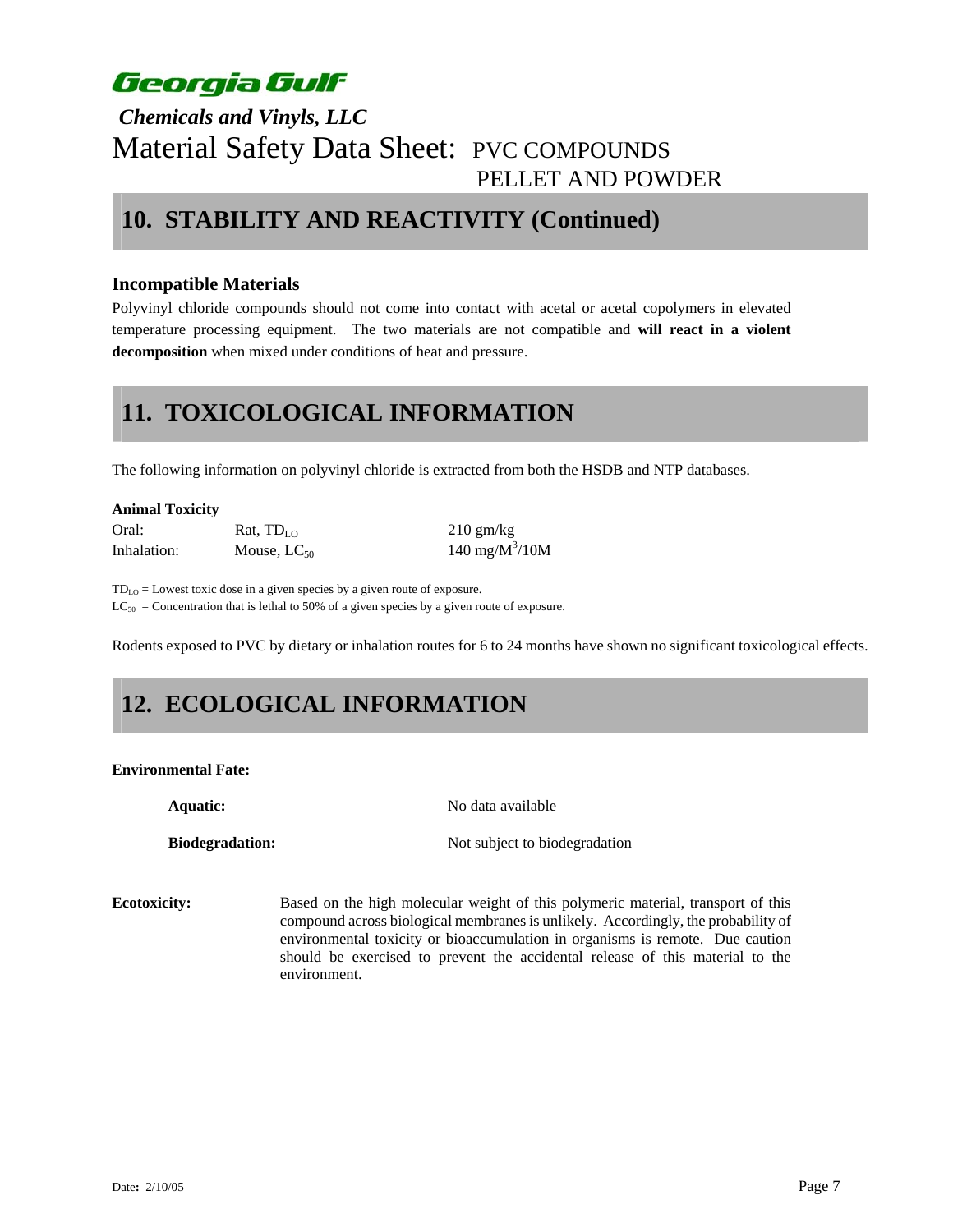# *Chemicals and Vinyls, LLC*  Material Safety Data Sheet: PVC COMPOUNDS PELLET AND POWDER **13. DISPOSAL CONSIDERATIONS**

**Waste Management Information:** Do not dump into any sewers, on the ground, or into any body of water. Any disposal practice must be in compliance with local, state and federal laws and regulations (contact local or state environmental agency for specific rules). Waste characterization and compliance with applicable laws are the responsibility of the waste generator.

### **14. TRANSPORTATION INFORMATION**

| <b>Proper Shipping Name</b>  | Polyvinyl Chloride |
|------------------------------|--------------------|
| <b>DOT</b> - Hazard Class    | None               |
| <b>DOT</b> - Shipping ID No. | None               |
| <b>DOT</b> - Labeling        | None               |

### **15. REGULATORY INFORMATION**

Regulatory information is not meant to be all-inclusive. It isthe user's responsibility to ensure compliance with federal, state or provincial and local laws.

### **SARA Title III Section 302 and 304 of the Act; Extremely Hazardous Substances (40 CFR 355)**

| <b>COMPONENT</b>                        | CAS No. | <b>TPO</b> (lbs)         | $RO$ (lbs) |
|-----------------------------------------|---------|--------------------------|------------|
| <b>None</b>                             | N/A     | N/A                      | N/A        |
| Note: TPQ - Threshold Planning Quantity |         | RQ - Reportable Quantity |            |

#### **Section 311 Hazard Categorization (40 CFR 370)**

| <b>ACUTE</b> | <b>CHRONIC</b> | FIRE | <b>PRESSURE</b> | <b>CTIVE</b><br><b>REAC</b> |
|--------------|----------------|------|-----------------|-----------------------------|
|--------------|----------------|------|-----------------|-----------------------------|

Not Listed

#### **Section 313 Toxic Chemicals (40 CFR 372.65)**

This product contains the following EPCRA Section 313 chemicals subject to the reporting requirements of Section 313 of the Emergency Planning and Community Right-to-Know Act of 1986

| <b>COMPONENT</b>   | CAS No. | $WT. \%$   |
|--------------------|---------|------------|
| Antimony Compounds | N010    | $0 - 20%$  |
| Barium Compounds   | N040    | $0-10%$    |
| Zinc Compounds     | N982.   | $0 - 10\%$ |

#### **CERCLA**

#### **Section 102(a) Hazardous Substances (40 CFR 302.4)**

| COMPONENT | NO.<br>Δ | $WT. \%$ | (lbs)<br>RC |
|-----------|----------|----------|-------------|
| None      | ۸        | N'       | N           |
|           | N/A      | 1 V / T  | 13/T        |